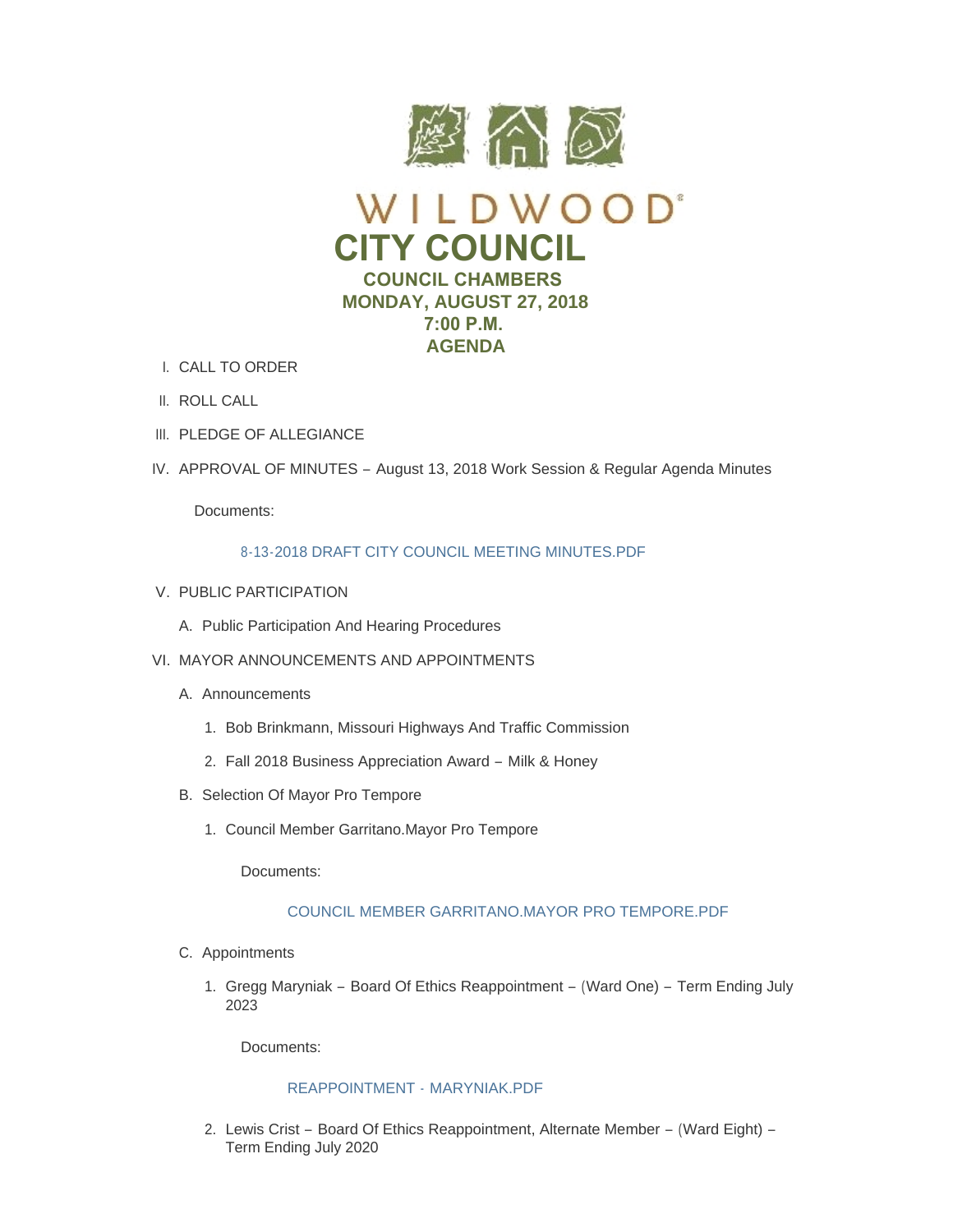Documents:

## [REAPPOINTMENT -](https://www.cityofwildwood.com/AgendaCenter/ViewFile/Item/16888?fileID=24287) CRIST.PDF

- 3. Appointment Of Jon Bopp To Economic Development Committee
- VII. PUBLIC HEARING(S) None

## VIII. LEGISLATION

- UNFINISHED BUSINESS A.
	- BILL #2387 1.

AN ORDINANCE OF THE CITY OF WILDWOOD, MISSOURI, AMENDING SUBSECTION (A) OF SECTION 105.090 OF THE CODE OF ORDINANCES OF THE CITY OF WILDWOOD, BY DELETING IT IN ITS ENTIRETY; ENACTING, IN LIEU THEREOF, A NEW SUBSECTION (A) OF SECTION 105.090; AND PROVIDING FOR CAMPAIGN CONTRIBUTION LIMITS. *Recommended by the Administration/Public Works Committee* (Second Reading) (Wards – All) Direct Budgetary Impact: None

Documents:

# [BILL 2387.PDF](https://www.cityofwildwood.com/AgendaCenter/ViewFile/Item/16785?fileID=24245)

BILL #2388 2.

AN ORDINANCE OF THE CITY OF WILDWOOD, MISSOURI, AUTHORIZING THE MAYOR TO NEGOTIATE AND EXECUTE A CONSERVATION EASEMENT AGREEMENT WITH THE UNITED STATES ARMY CORPS OF ENGINEERS AS PERFORMANCE OF MITIGATION FOR THE POND-GROVER LOOP ROAD PROJECT. *Recommended by the City Administrator* (Second Reading) (Ward – One) Direct Budgetary Impact: TBD

Documents:

# [BILL 2388.PDF](https://www.cityofwildwood.com/AgendaCenter/ViewFile/Item/16786?fileID=24246)

- B. NEW BUSINESS
	- BILL #2389 1.

AN ORDINANCE OF THE CITY OF WILDWOOD, MISSOURI, AUTHORIZING THE MAYOR TO NEGOTIATE AND EXECUTE A MISSOURI STATE EMERGENCY MANAGEMENT AGENCY HAZARD MITIGATION GRANT PROGRAM (HMGP) GRANT AGREEMENT IN ORDER TO PROCEED WITH OBTAINING FEDERAL FUNDING FOR THE ACQUISTION AND DEMOLITION OF FLOODPLAIN PROPERTIES LOCATED AT 307 GRAND AVE, 228 WOOLSEY LN AND 115 3RD STREET UNDER THE HAZARD MITIGATION GRANT PROGRAM. *Recommended by the Department of Public Works* (First Reading) (Ward - Six)

Direct Budgetary Impact: \$78,035.00 (25% of 312,140)

Documents:

### [BILL 2389.PDF](https://www.cityofwildwood.com/AgendaCenter/ViewFile/Item/16788?fileID=24247)

BILL #2390 2.

AN ORDINANCE OF THE CITY OF WILDWOOD, MISSOURI, AUTHORIZING THE MAYOR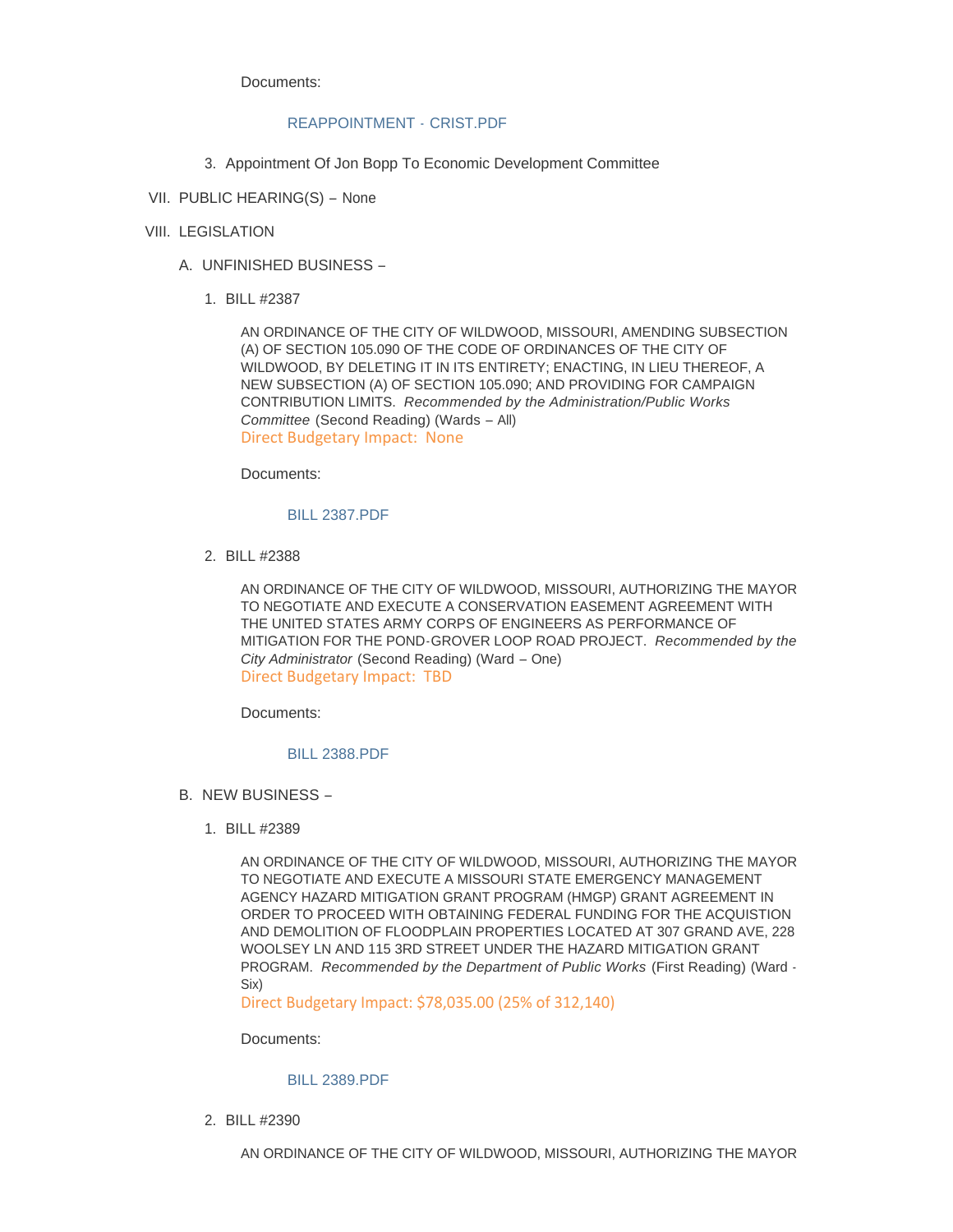TO NEGOTIATE AND EXECUTE A CONSULTANT/ SERVICES AGREEMENT ON BEHALF OF THE CITY OF WILDWOOD WITH CIVIL DESIGN, INC., FOR THE DESIGN OF THE STRECKER ROAD SIDEWALK PROJECT WITHIN THE CITY OF WILDWOOD. *Recommended by the Administration / Public Works Committee* (First Reading) (Wards – Two and Four)

Direct Budgetary Impact: \$105,050.04

Documents:

### [BILL 2390.PDF](https://www.cityofwildwood.com/AgendaCenter/ViewFile/Item/16789?fileID=24248)

BILL #2391 3.

AN ORDINANCE OF THE CITY OF WILDWOOD, MISSOURI, AMENDING SECTIONS 115.300 AND 135.360 OF THE CODE OF ORDINANCES OF THE CITY OF WILDWOOD BY DELETING THEM IN THEIR ENTIRETY AND ENACTING, IN LIEU THEREOF, NEW SECTIONS 115.300 AND 135.360; PROVIDING FOR THE APPOINTMENT OF A DEPUTY CITY CLERK AND A DEPUTY COURT CLERK. *Recommended by the City Administrator*  (First Reading) (Wards – All) Direct Budgetary Impact: None

Documents:

#### [BILL 2391.PDF](https://www.cityofwildwood.com/AgendaCenter/ViewFile/Item/16790?fileID=24249)

BILL #2392 4.

AN ORDINANCE OF THE CITY OF WILDWOOD, MISSOURI, AMENDING SUBPARAGRAPH (11) OF SUBSECTION (A) OF SECTION 110.210 OF THE CODE OF ORDINANCES OF THE CITY OF WILDWOOD, BY DELETING IT IN ITS ENTIRETY; ENACTING, IN LIEU THEREOF, A NEW SUBPARAGRAPH (11) OF SUBSECTION (A) OF SECTION 110.210; AND PROVIDING RULES OF PROCEDURE FOR THE CITY COUNCIL. *Recommended by Mayor Bowlin* (First Reading) (Wards – All) Direct Budgetary Impact: None

Documents:

### [BILL 2392.PDF](https://www.cityofwildwood.com/AgendaCenter/ViewFile/Item/16791?fileID=24250)

BILL #2393 5.

AN ORDINANCE OF THE CITY OF WILDWOOD, MISSOURI, AUTHORIZING THE MAYOR TO NEGOTIATE AND EXECUTE AN INTERGOVERNMENTAL AGREEMENT WITH ST. LOUIS COUNTY, MISSOURI, ACTING FOR THE ST. LOUIS COUNTY EMERGENCY COMMUNICATIONS COMMISSION, FOR NEXT GENERATION 9-1-1 SERVICE. *Recommended by the City Administrator* (First Reading) (Wards – All) Direct Budgetary Impact: None

Documents:

#### [BILL 2393.PDF](https://www.cityofwildwood.com/AgendaCenter/ViewFile/Item/16792?fileID=24251)

BILL #2394 6.

AN ORDINANCE BY THE CITY COUNCIL OF THE CITY OF WILDWOOD, MISSOURI AUTHORIZING THE MAYOR OF THE CITY OF WILDWOOD, MISSOURI TO ENTER INTO AN ATTACHMENT AGREEMENT WITH THE MISSOURI- AMERICAN WATER COMPANY FOR ITS PLANNED USE OF CITY-OWNED INTERNET POLES IN ASSOCIATION WITH DATA COLLECTION UNIT INSTALLATIONS (DCU). *Recommended by the Department*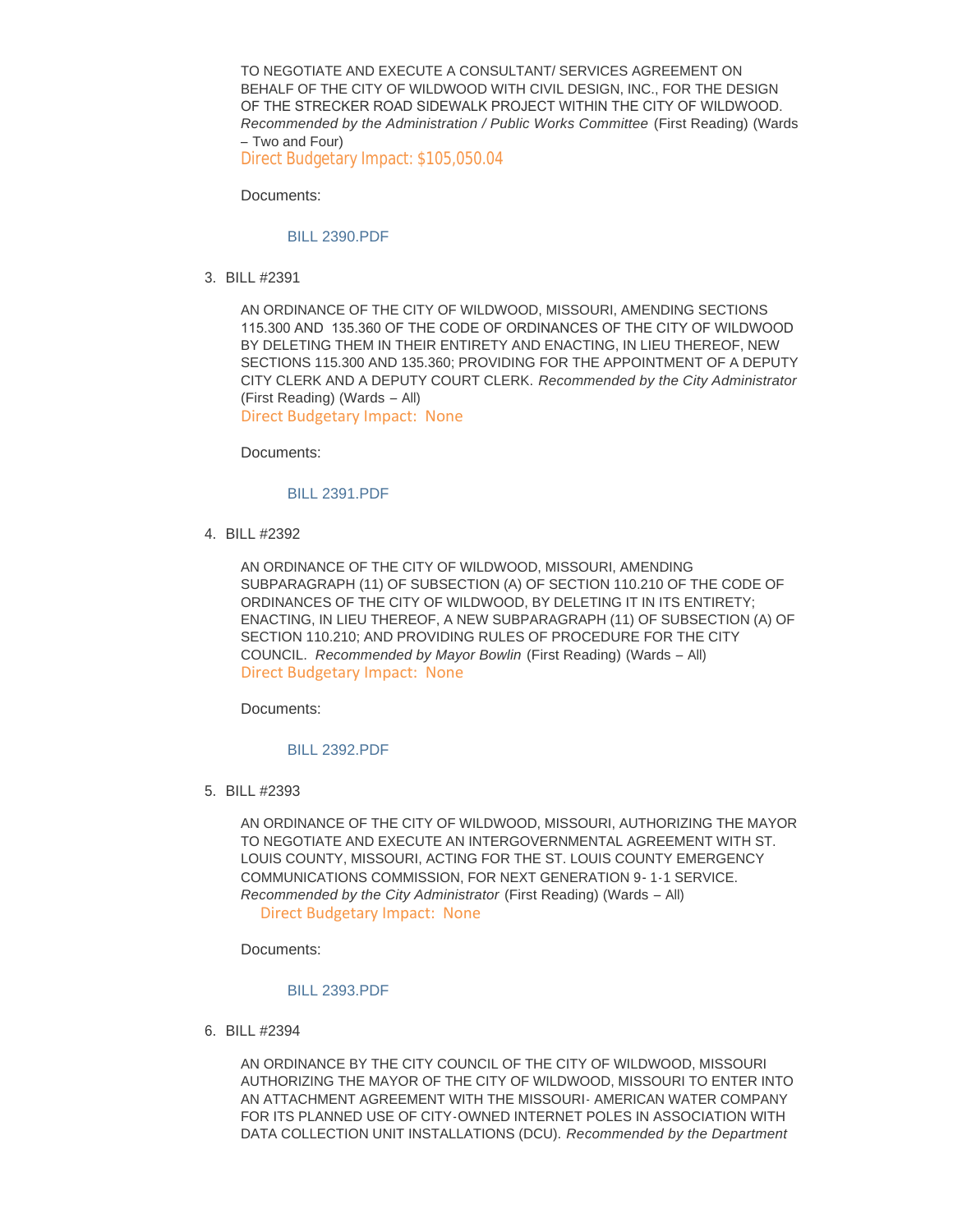*of Planning and Parks* (First Reading) (Wards – All) Direct Budgetary Impact: TBD

Documents:

### [BILL 2394.PDF](https://www.cityofwildwood.com/AgendaCenter/ViewFile/Item/16793?fileID=24252)

BILL #2395 7.

AN ORDINANCE BY THE CITY COUNCIL OF THE CITY OF WILDWOOD, MISSOURI APPROVING A RESUBDIVISION PLAT, TO BE KNOWN AS *"THE VILLAGES AT BRIGHTLEAF - PLAT THREE,"* A GENERAL WARRANTY DEED, AND A DEPOSIT AGREEMENT, WITH ASSOCIATED LETTERS OF CREDIT, GUARANTEEING CERTAIN REQUIRED IMPROVEMENTS, FOR A 27.76-ACRE PORTION OF THE OVERALL 78.8- ACRE RESIDENTIAL DEVELOPMENT AREA, WHICH DIVIDES OUTLOTS "A" AND "D" OF PLAT ONE INTO ONE-HUNDRED TWO (102) LOTS AND ADDITIONAL COMMON GROUND AREA, BEING PART OF SECTION 1, TOWNSHIP 44 NORTH, RANGE 3 EAST, CITY OF WILDWOOD, ST. LOUIS COUNTY, MISSOURI, AND, MORE SPECIFICALLY, SITUATED NORTH OF STATE ROUTE 100, WEST OF TAYLOR ROAD." *Recommended by the Department of Planning and Parks* (First Reading) (Ward – Five) Direct Budgetary Impact: None

Documents:

### [BILL 2395.PDF](https://www.cityofwildwood.com/AgendaCenter/ViewFile/Item/16794?fileID=24253)

BILL #2396 8.

AN ORDINANCE AUTHORIZING THE MAYOR OF THE CITY OF WILDWOOD, MISSOURI, TO EXECUTE A COST APPORTIONMENT AGREEMENT BY AND BETWEEN THE CITY OF WILDWOOD, MISSOURI, AND THE MISSOURI HIGHWAYS AND TRANSPORTATION COMMISSION FOR THE MAINTENANCE OF AESTHETIC ENHANCEMENTS TO THE STATE ROUTE 109 BRIDGE OVER STATE ROUTE 100 *Recommended by the Architectural Review Board* (First Reading) (Wards – One, Five and Eight) Direct Budgetary Impact: \$119,000

Documents:

#### [BILL 2396.PDF](https://www.cityofwildwood.com/AgendaCenter/ViewFile/Item/16795?fileID=24282)

- IX. RESOLUTIONS
	- A. RESOLUTION 2018-26

A RESOLUTION BY THE CITY COUNCIL OF THE CITY OF WILDWOOD, MISSOURI, REQUESTING THAT THE MISSOURI DEPARTMENT OF TRANSPORTATION PROGRAM AND FUND AN IMPROVEMENT PROJECT TO CONSTRUCT A NEW WESTBOUND LEFT TURN LANE ON STATE ROUTE 100 AT WOODLAND MEADOWS DRIVE WITHIN THE CITY OF WILDWOOD. *Recommended by the Board of Public Safety* (Ward - One) Direct Budgetary Impact: None

Documents:

### [RESOLUTION 2018-26.PDF](https://www.cityofwildwood.com/AgendaCenter/ViewFile/Item/16797?fileID=24254)

B. RESOLUTION 2018-27

A RESOLUTION OF THE CITY OF WILDWOOD, MISSOURI, AUTHORIZING THE MAYOR TO NEGOTIATE AND EXECUTE CERTAIN TEMPORARY CONSTRUCTION EASEMENTS IN CONJUNCTION WITH THE CONSTRUCTION OF THE FORBY ROAD BOX CULVERT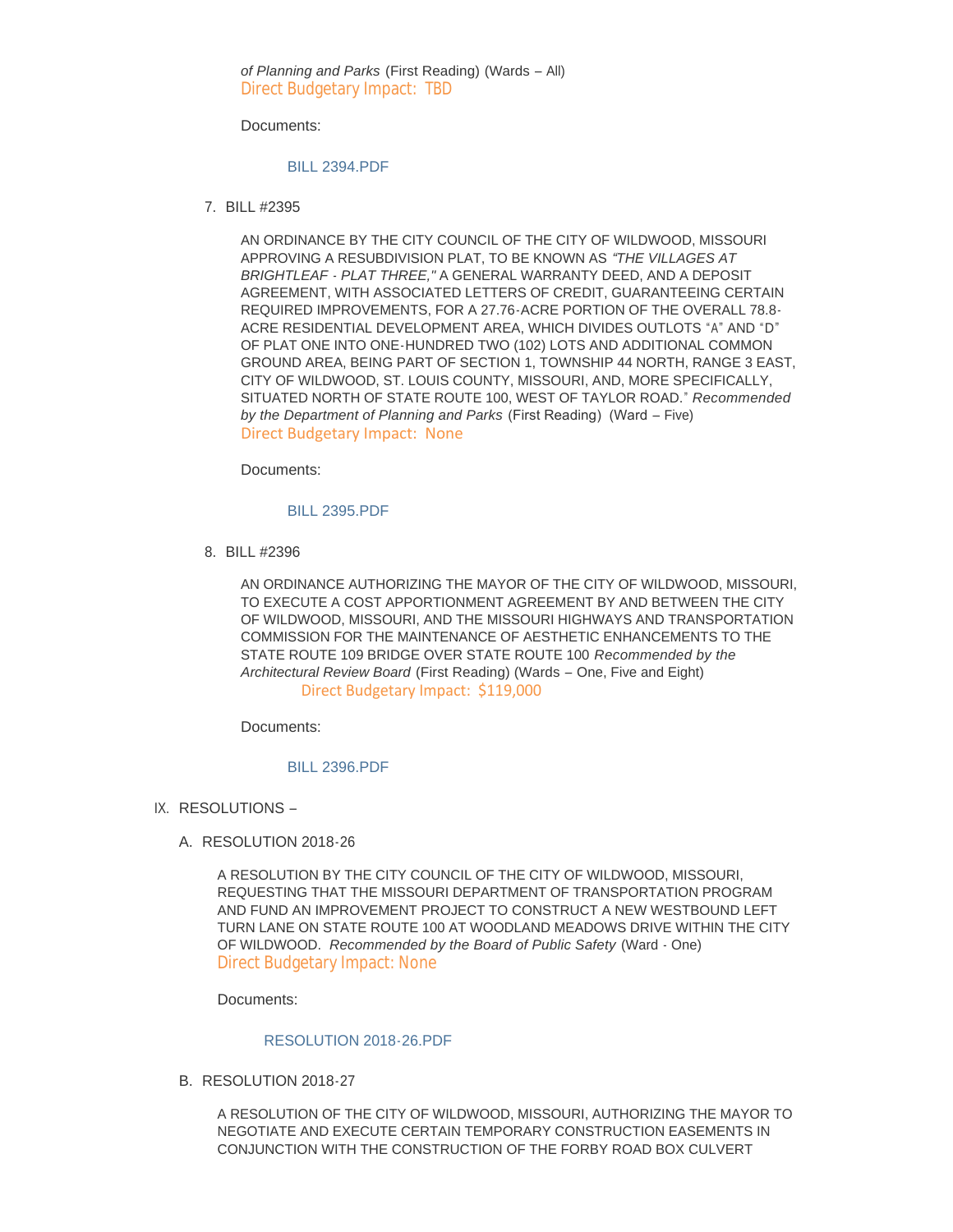REPLACEMENT PROJECT WITHIN THE CITY OF WILDWOOD. *Recommended by the City Administrator* (Ward - Six) Direct Budgetary Impact: None

Documents:

### [RESOLUTION 2018-27.PDF](https://www.cityofwildwood.com/AgendaCenter/ViewFile/Item/16798?fileID=24255)

C. RESOLUTION 2018-28

A RESOLUTION BY THE CITY COUNCIL OF THE CITY OF WILDWOOD, MISSOURI, AUTHORIZING A CONTRACT ON BEHALF OF THIS COMMUNITY WITH FIRST STUDENT, INC. FOR THE 2018 WILDWOOD BBQ BASH EVENT. *Recommended by the Department of Planning and Parks* (Wards – All) Direct Budgetary Impact: None

Documents:

### [RESOLUTION 2018-28.PDF](https://www.cityofwildwood.com/AgendaCenter/ViewFile/Item/16886?fileID=24285)

- X. MISCELLANEOUS
	- A. Approval Of Expenditures

Documents:

### APPROVAL OF EXPENDITURES PDF

- B. Receive And File Two Items
	- 1. Report From Special Prosecutor Tim Engelmeyer Dismissal Of 7/31/2018 Charter Complaint (Wards – All)

Documents:

# RECEIVE AND FILE - [DISMISSAL OF 7-31-2018 CHARTER](https://www.cityofwildwood.com/AgendaCenter/ViewFile/Item/16803?fileID=24257)  COMPLAINT.PDF

2. A Recommendation Report Of The Department Of Planning To The Planning And Zoning Commission Regarding The Modifications Of Certain Conditional Use Permits (CUP) Granted To The Missouri American Water (MOAW) To Allow The Placement Of Data Collection Units (DCU) Upon New And Existing Poles To Be Located Within Rights-Of-Way Throughout The City Of Wildwood In Order To Facilitate The Collection Of Water Meter Usage, Which Were Inadvertently Identified At Thirty-Two (32) Feet In Height Instead Of Thirty-Four (34) Feet In Height. These Particular Permits Govern The Following Data Collection Units (DCU), Which Are Located As Follows:

Documents:

## RECEIVE AND FILE - [MISSOURI AMERICAN WATER.PDF](https://www.cityofwildwood.com/AgendaCenter/ViewFile/Item/16804?fileID=24258)

1. P.Z. 25-16 MOAW DCU 120 - Unit To Be Placed Upon The Existing Emergency Alert Siren Pole Located Within The Eastern Right-Of- Way Of Ossenfort Road (Generally Located Adjacent To 2400 Ossenfort Road/Locator Number: 23Y44016); At The Following Latitude And Longitude: LAT 38.590311/LONG - 90.72182. (Ward One)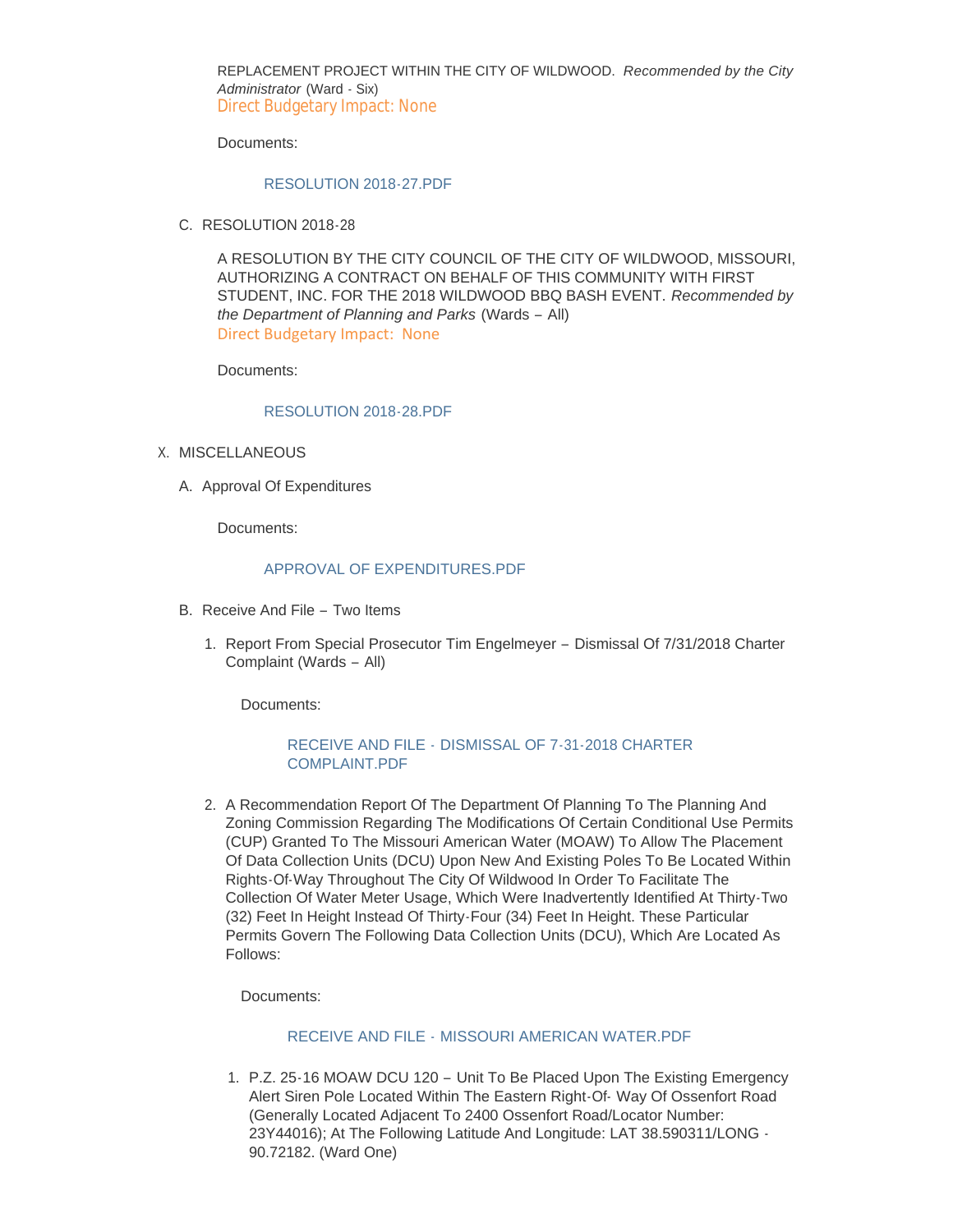- 2. P.Z. 26-16 MOAW DCU AAKD Unit To Be Placed Upon A New Pole Located Within The Western Right-Of-Way Of Strecker Road (Generally Located Adjacent To 256 Timber Meadow Drive/Locator Number: 22U230094); At The Following Latitude And Longitude: LAT 38.600386/LONG -90.610441. (Ward Four)
- 3. P.Z. 27-16 MOAW DCU ABGJ Unit To Be Placed Upon A New Pole Located Within The Northern Right-Of-Way Of Strecker Road (Generally Located Adjacent To 165 Strecker Road/Locator Number: 22U33031); At The Following Latitude And Longitude: LAT 38.597546/LONG -90.604606. (Ward Two)
- 4. P.Z. 28-16 MOAW DCU AAPR Unit To Be Placed Upon A New Pole Located Within The Western Right-Of-Way Of Green Pines Drive (Generally Located Adjacent To 16543 Green Pines Drive/ Locator Number: 23V640855); At The Following Latitude And Longitude: LAT 38.590454/LONG -90.625718. (Ward Four)
- 5. P.Z. 29-16 MOAW DCU AAVV Unit To Be Placed Upon A New Pole Located Within The Western Right-Of-Way Of St. Paul Road (Generally Located Adjacent To 700 Arbor Chase Drive/ Locator Number: 24T220186); At The Following Latitude And Longitude: LAT 38.569752/LONG -90.580899. (Ward Six)
- 6. P.Z. 30-16 MOAW DCU Cherry Hills Tank Unit To Be Placed Upon A New Pole Located On Property Owned By Missouri American Water Company (Street Address: 517 Audubon Village Spur/Locator Number: 25V630199); At The Following Latitude And Longitude: LAT 38.564881/LONG -90.627222. (Ward Eight)
- 7. P.Z. 32-16 MOAW DCU ABGW Unit To Be Placed Upon A New Pole Located Within The Eastern Right-Of-Way Of Woodlands Road (Generally Located Adjacent To 3018 Woodlands Road/ Locator Number: 24X310104); At The Following Latitude And Longitude: LAT 38.568587/LONG -90.681172. (Ward One)
- 8. P.Z. 34-16 MOAW DCU ABGS Unit To Be Placed Upon A New Pole Located Within The Eastern Right-Of-Way Of DeHart Farms Road (Generally Located Adjacent To 2312 Dehart Farm Road/ Locator Number: 23Y520105); At The Following Latitude And Longitude: LAT 38.588474/LONG -90.710842. (Ward One)
- 9. P.Z. 35-16 MOAW DCU ABDU Unit To Be Placed Upon A New Pole Located Within The Western Right-Of-Way Of Sheffield Forest Drive (Generally Located Adjacent To 1033 Sheffield Forest Drive/ Locator Number: 25T210090); At The Following Latitude And Longitude: LAT 38.555334/LONG -90.584592. (Ward Six)
- P.Z. 36-16 MOAW DCU AAVQ Unit To Be Placed Upon A New Pole Located 10. Within The Southern Right-Of-Way Of Fullerton Meadows Drive (Generally Located Adjacent To 16415 Village Plaza View Drive/Locator Number: 23U140657); At The Following Latitude And Longitude: LAT 38.584817/LONG - 90.618464. (Ward Four)
- 11. P.Z. 37-16 MOAW DCU AASJ Unit To Be Placed Upon A New Pole Located Within The Northern Right-Of-Way Of Radcliffe Place Drive (Generally Located Adjacent To 17315 Radcliffe Place/ Locator Number: 26V210077); At The Following Latitude And Longitude: LAT 38.540987/LONG -90.640682. (Ward Six)
- P.Z. 38-16 MOAW DCU AASH Unit To Be Placed Upon A New Pole Located 12. Within The Eastern Right-Of-Way Of Shepard Road (Generally Located Adjacent To 18070 Deer Haven Drive/ Locator Number: 21V330208); At The Following Latitude And Longitude: LAT 38.612047 /LONG -90.631173. (Ward Three)
- P.Z. 39-16 MOAW DCU AAQP Unit To Be Placed Upon A New Pole Located 13. Within The Northern Right-Of-Way Of Orrville Road (Generally Located Adjacent To 17245 Orrville Road); At The Following Latitude And Longitude: LAT 38.631569/LONG -90.636743. (Ward Two)